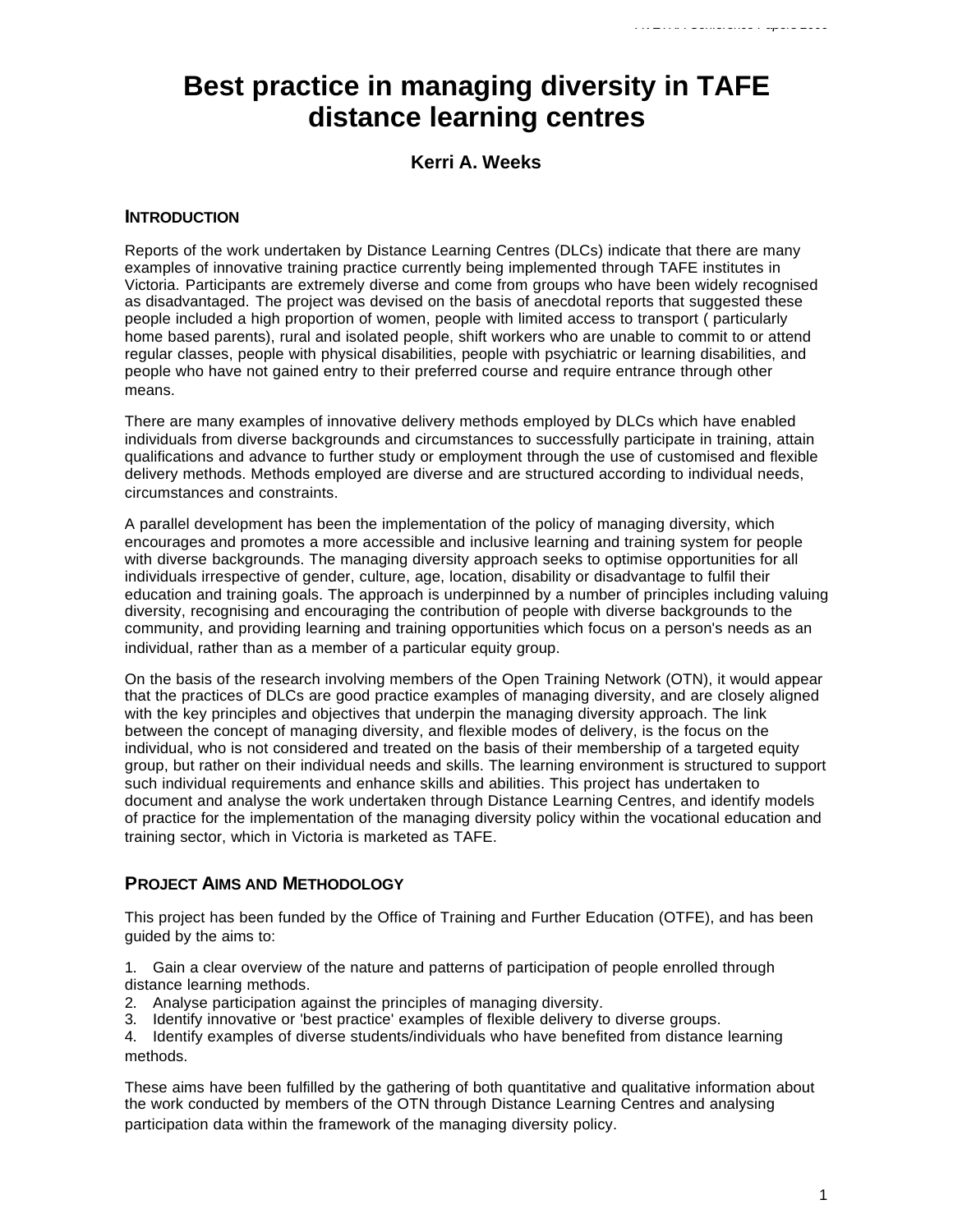Initially, a focus group session was conducted with the OTN members for the purpose of identifying the links between the concept of managing diversity and their work in TAFE Distance Learning Centres throughout Victoria. A review of relevant national and international literature was completed to investigate current issues and trends in the provision of distance education in the vocational education and training sector.

Quantitative data were gathered regarding distance learning enrolments and the characteristics of participants from both national and state sources. These sources were the Australian Vocational Education and Training Management Information Statistics Standard (AVETMISS) and the national, and state of Victoria, TAFE Graduate Destination Survey Report 1998. The quantitative data were analysed through the framework of managing diversity according to gender, membership of other equity groups, special needs, languages, employment status, place of residence, and field of study.

In order to contextualise this quantitative information, and develop an understanding of the practices of Distance Learning Centres that contribute to managing diversity, a number of structured interviews were conducted with a representative sample of DLC staff, who are members of the Open Training Network, from across Victoria. The participating DLCs were chosen so as to represent the diversity of geographical regions and communities within Victoria, and the associated differences in student populations and needs.

## **MANAGING DIVERSITY**

The goal of the managing diversity approach is underpinned by a number of principles including, valuing diversity, access to and effective participation in vocational and further education, an outcomes focus on performance, responsiveness to clients with special needs, reporting on achievement, and managing diversity as a corporate responsibility.

Managing diversity builds on equity programs and policies that have been informed by notions of social justice, acknowledging that all individuals, irrespective of their background, are entitled to participate fully in the community. Whilst this remains relevant, more recent program developments are also underpinned by economic arguments that inequality of treatment results in under-utilisation of human resources. This contributes to associated costs for governments and restricts economic growth. (ANTA 1996, 3) Equity is perceived to be necessary for both the full development of individual potential, as well as the achievement of economic success. This reasoning is indicative of the outcomes focussed nature of the policy, which promotes that by providing opportunities, and thus creating an equitable environment, providers in the VET sector are proactively working towards the goal of full participation in, and contribution by, all community members to the economy of the state of Victoria.

In the context of vocational education and training, the objectives of the managing diversity approach are met by programs and services that "value and respond to the diversity of the community population, provide accessible and flexible training programs and services, offer choice to participants, respond to students with special needs, and report on achievements". (Barwon South Western Regional Council of ACFE 1998, 6)

#### **Background to Managing Diversity Approaches**

Management approaches have changed significantly during this century as a result of the changing roles of industry, technology and the market with the creation of different workplace and learning environments, characterised by changes in the nature of work, knowledge/skills acquisition and the demographic profile of workers. The previously predominant management styles of Fordism and Post-Fordism created a workplace culture which required individuals with diverse backgrounds to assimilate into the dominant culture of the work/study environment that they entered, and provided limited opportunities for such individuals to actively participate in "decision-making, learning or innovation". (Bean 1996-97, 23)

Affirmative Action and Negotiated Targets Strategies are shorter term strategies implemented to enable the recruitment of individuals who identify as members of equity groups in the community, and to encourage and increase their representation at, and participation in, various levels of management in organisations. In contrast, managing diversity is a long term management strategy which aims to change the workplace environment and culture to enable all individuals to participate and reach their full potential. Affirmative Action and Equal Employment Opportunity strategies may remain relevant as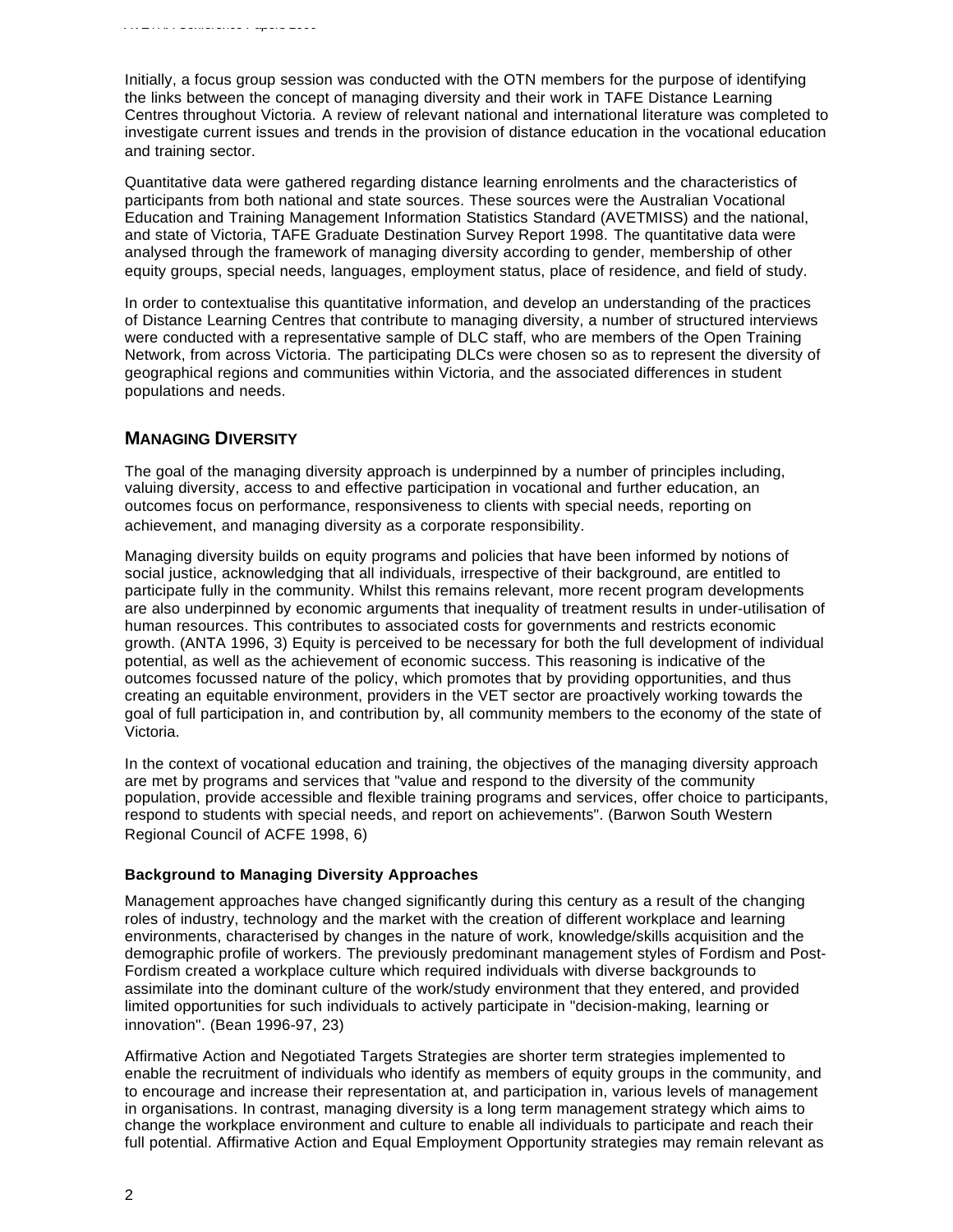a part of the larger management strategy in such an environment to initially recruit individuals with diverse backgrounds into the particular workplace, employment classification/field or industry sector. The principles of managing diversity work towards "changing the system and modifying the core culture" to create an environment which "enables all ... without disadvantaging anyone". (Thomas 1991, 26, 76)

Managing diversity does not provide a prescriptive set of solutions for creating an enabling environment, but rather requires an organisation to evaluate their organisational culture and environment, and to plan and implement relevant approaches which promote the underlying principles of productive diversity accordingly. The challenges presented by such an approach to an organisation are to maintain a long term commitment to the cultural change process, and to achieve a shift in organisational systems and individual mindsets. The aim is to create an inclusive environment which provides opportunities to all participants to make unique contributions to the company, and to strive to reach their full potential.

Implementing a managing diversity strategy in an organisation entails the development, use and availability of a diverse range of communication strategies and practices, harnessing the positive power of, and opportunities created by, new technologies, and implementing planning processes which are mindful of "the values and expectations of the full range of communities serviced." (Cope & Kalantzis 1997, 192) In undertaking such projects, organisations need to view their products from their clients' perspective, and as such, evaluate how their products meet the needs of diverse members of the community on a regional, national and international scale. The results of successfully implementing a productive diversity approach include increased and sustainable economic competitiveness of the organisation's people and products in an increasingly globalised marketplace.

In the context of organisations that provide education and training, managing diversity recognises that an institution's "strength lies in the unique diversity of ...(the) student body- the breadth and flexibility of the learning experience". (Cope & Kalantzis 1997, 139) Learning becomes a broadening experience when an individual's unique knowledge and experiences of the world are recognised and valued, and learning programs implemented to build upon and extend such skills and knowledge. (Cope & Kalantzis 1997, 273)

Proponents of managing diversity note that this approach benefits all participants in the workplace or study environment, not just those individuals who identify as members of minority groups. Managing diversity strategies aim to create an environment in which all participants are given the opportunity and means to reach their full potential, and as such contribute to the creation and maintenance of an internationally competitive organisation comprising diverse members. In the context of education, both course content and approaches to teaching and learning need to be evaluated and altered "to encourage analysis and description of different ways of thinking, learning and doing". (Cope & Kalantzis 1997, 139) The result is a more flexible learning environment which benefits all participants in the sector.

The principles of managing diversity which address the issues of access to, and effective participation in, education and training involve the consideration of the potential customer as well as the existing customer. In the context of the education and training sector, this involves the "identification of potential customers who may be excluded from courses/services as a result of marketing, timetabling, selection and support practices." (NMIT 1998, 6)

## **FLEXIBLE DELIVERY**

During the 1990s flexible delivery has been a priority in policy and planning, with the ANTA 1998 Flexible Delivery Action Plan recognising the national importance of flexible delivery and learning, which meets the demand for flexibility and choice in training and learning options for Australians. Flexible delivery means that a variety of learning strategies are used in a number of different learning environments, in order to meet the needs of individuals' learning styles, interests and training needs. The education and training provider overcomes restrictive factors of time, place and personal limitations, to provide education in the most suitable way and location for the individual learner. (Johnson 1994, 14)

The intention of flexible delivery is the provision of access to learning for all individuals irrespective of "race, handicap, ability, domicile, previous experience, present occupational situation and preference for learning styles." (Misko 1994, 3) It is this characteristic of adaptability to individual needs that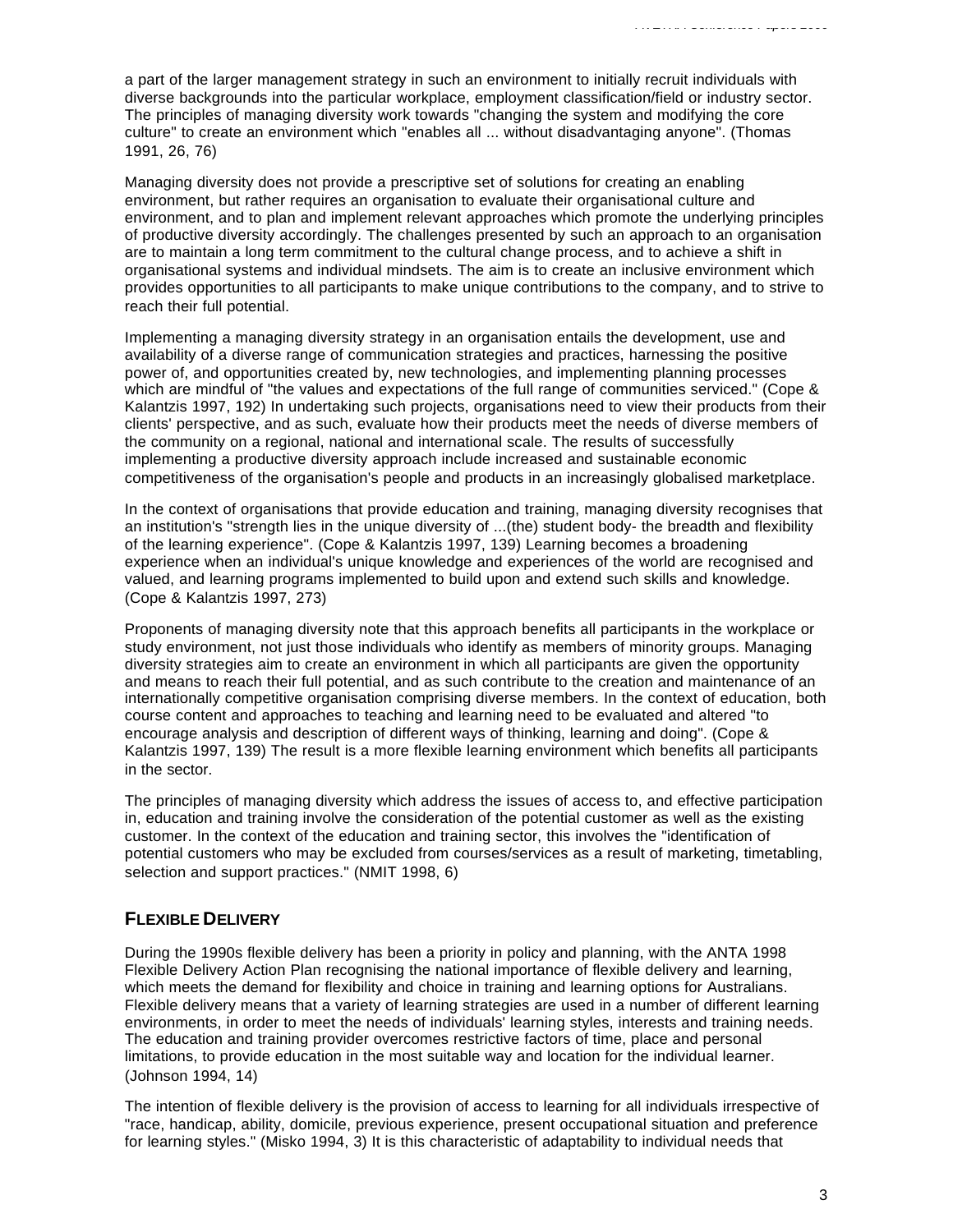presents flexible delivery as a strategy which encourages the participation of persons identified in the managing diversity Policy. A number of terms are used to describe flexible delivery in the VET market, including off-campus studies, open learning, self paced learning, fleximode or multimode delivery, and distance education. As this project analyses the practices of distance learning centres, the literature reviewed focuses on the use of flexible delivery in the context of the off-campus mode of delivery of course materials.

In accordance with the competency based approach of TAFE a number of strategies provide learners with flexibility in entrance to, and exit from, programs at different stages in accordance with their educational needs, learning style and other individual-specific factors. Further, enrolment practices recognise prior learning (RPL), and assessment on demand means that the skills and knowledge acquired during the course of study are examined at a stage when the learner is ready.

For a provider to successfully implement and utilise flexible delivery methods to increase opportunities for access to, and participation in, education and training programs, regard must be given to the appropriateness of, and interaction between, a number of factors. Previous studies have identified the needs of learners using flexible delivery mode and classified such as advice, access, communication, and administrative needs. Due to length restrictions of this paper these categories are not further discussed at this point, but are used in the best practice model outlined below. Factors for consideration include the interrelation of course content, delivery and support strategies (including the use of technology), educational settings, modes of assessment, choice of instructor and administrative practices. Both course design/materials and student support systems must be of high quality to ensure a successful approach to flexible delivery, including adequate funding of social justice initiatives and responsibilities. (NCVER 1995, 38)

In contrast to a rigid educational system, the learner-centred philosophy and various modes of study, characteristic of flexible delivery offer students and potential students access to a variety of opportunities in vocational education and training. "The increased options that ... flexible delivery provide(s), enable(s) students to find an option that will meet their particular needs, learning style and lifestyle," and as illustrated above provides increased opportunities and choices for people from diverse backgrounds within the community, including people with a disability, indigenous Australians, rural and isolated people, women and individuals with a non-English speaking background. (Kearns 1997, 1)

## **DATA ANALYSIS**

The analysis of quantitative data revealed a number of limitations in using such information to accurately identify the characteristics of the distance education student population. The data collected for the purposes of AVETMISS and other sources, may be unreliable with respect to distance education participation and the characteristics of students enrolled in off-campus mode for three major reasons. Firstly, the data collected regarding student characteristics is based on self-declaration by the student on enrolment forms. It is widely accepted that students may accurately denote the characteristics relevant to their status, actively choose to not to declare and to retain anonymity, or may ignore this section on the enrolment forms. This element of choice introduces a large degree of variability into the collection process and results in data which does not accurately represent the characteristics of the student population.

Secondly, the current AVETMISS data collection model makes it difficult to accurately report the number of off-campus students as there are four possible codes that could be used by institutes, as outlined below, which creates confusion in identifying students studying in off-campus modes and the nature of their study participation in this mode. Further, this lack of clarity also fails to permit accurate identification of the student services needs of off-campus participants.

#### **Delivery Type/Identifier**

- 01 Campus based (both self paced and lockstep)
- 02 On-line and remote access (including correspondence)
- 03 Employment based (eg industrial/work experience, field placement, fully on-the-job training)

5. Other ( including mixes of the above)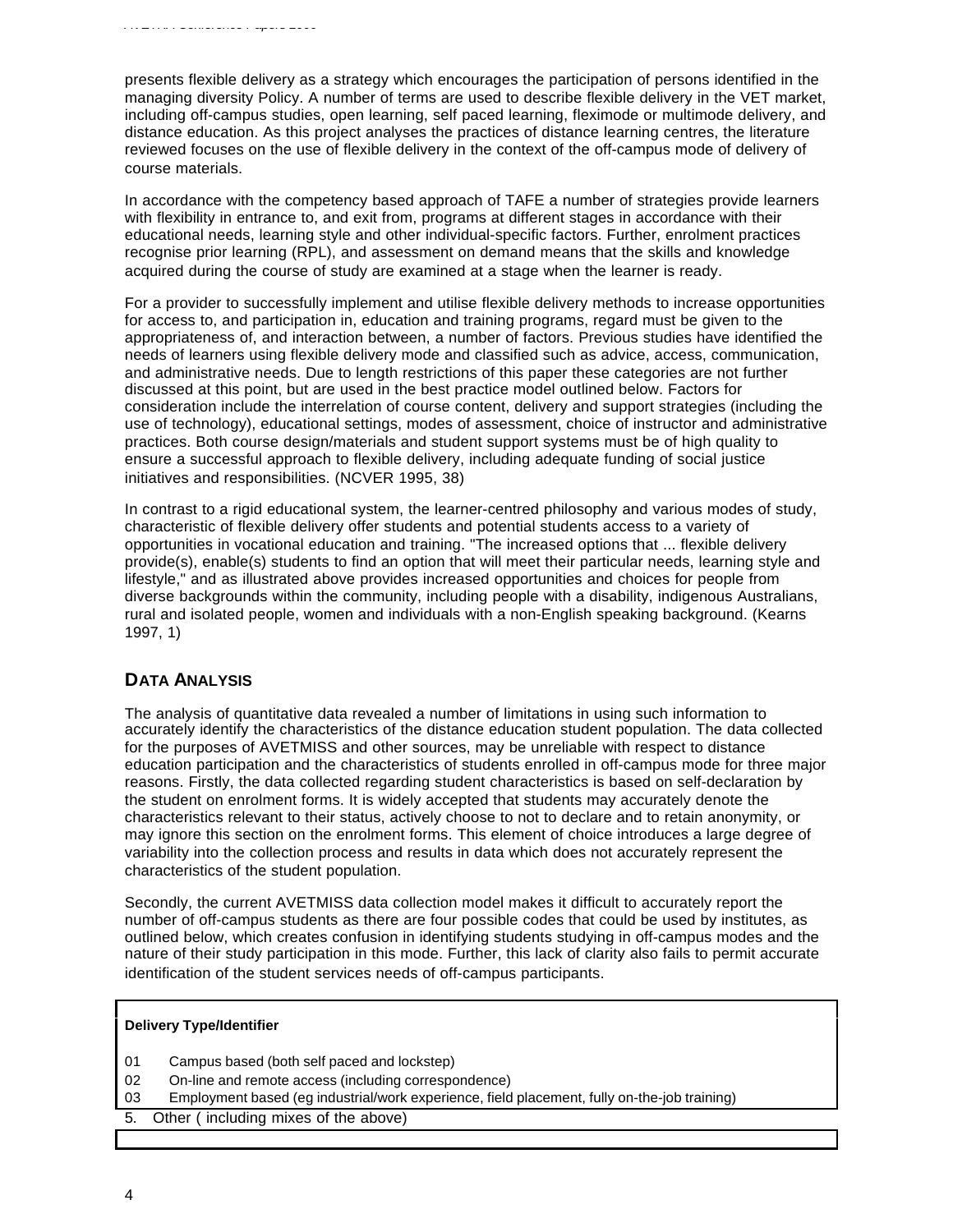The other major problem for data collection relates to the current funding model, where modules undertaken in distance education mode are funded at a rate significantly lower than those studied in on-campus mode. There is a perception that Institutes will use every legitimate avenue to obtain the higher rate of funding for module delivery. Many subjects are offered in multiple modes, that is, any combination of on-campus and off-campus mode delivery strategies. If a module features an element of on-campus delivery it will be funded, and identified, at the higher on-campus delivery rate, irrespective of the off-campus delivery elements also required by the subject. These courses may well be administered to a large degree by the staff in distance learning centres who service the off-campus mode elements of delivery. Thus the data will reveal fewer numbers of students using off-campus mode than there are in reality.

#### **AVETMISS**

In terms of the representation of equity groups in the distance education student population, 59% are women, 15.5% are unemployed, 11.9% are from a Non-English Speaking Background, 3% are disabled, and 0.3% identify as an Aborigine or Torres Strait Islander. The data doesn't permit analysis of student membership of more than one equity group.

The percentage of total student population that study in distance education mode is highest in the Barwon region (7%), and the Loddon Campaspe region (4.68%).

#### **TAFE Graduate Destination Survey**

In Victoria, 4.7% of graduates did not attend formal classes whilst studying at TAFE. This compares to the national rate of 4%. In Victoria, 7.8% of graduates who undertook further study at a TAFE after completing their first qualification, enrolled in off-campus mode. At the national level 10.2% of graduates undertook further study using off-campus mode.

## **SUMMARY OF DLC BEST PRACTICE**

Outlined below is a summary of the DLCs policy and practices which provide examples of best practice in managing diversity.

#### **Client Needs**

The DLCs enable a diverse range of clients to undertake vocational education and training using distance learning mode by providing administrative and support services which meet student needs that are categorised as follows:

- 1. *Advice* regarding course selection, administrative procedures, DLC and Institute services, ongoing academic and non-academic issues;
- 2. *Access* to Institute services, course curriculum and materials, academic advice, appropriate assessment, recognition of prior learning processes, and technology;
- 3. *Communication* between students, DLC staff, tutors and other Institute services;
- 4. *Administrative* requirements of the DLC, specific courses and Institute departments, including enrolment, assignment processing, exam completion.

#### **Technology**

DLCs provide access to relevant technology for students though a number of strategies including the establishment of regional vocational training centres in isolated communities, the use of Institute library and information technology, computer loan programs, and offering practical courses in skills development.

Whilst there is an increased usage of educational technology in the VET sector, a significant majority of students using the DLCs studied in this project do not use relevant technology to obtain course materials or to communicate with DLC staff, and further, do not seek to do so. The reason for such limited uptake in use of technology relates to issues of access, including cost and physical isolation, and skills/confidence levels in using the technology. Thus with technologically based study options widely available, DLC clients choose to study using predominantly paper-based course materials. The academic, administrative and support services provided by DLC staff provide choice and flexibility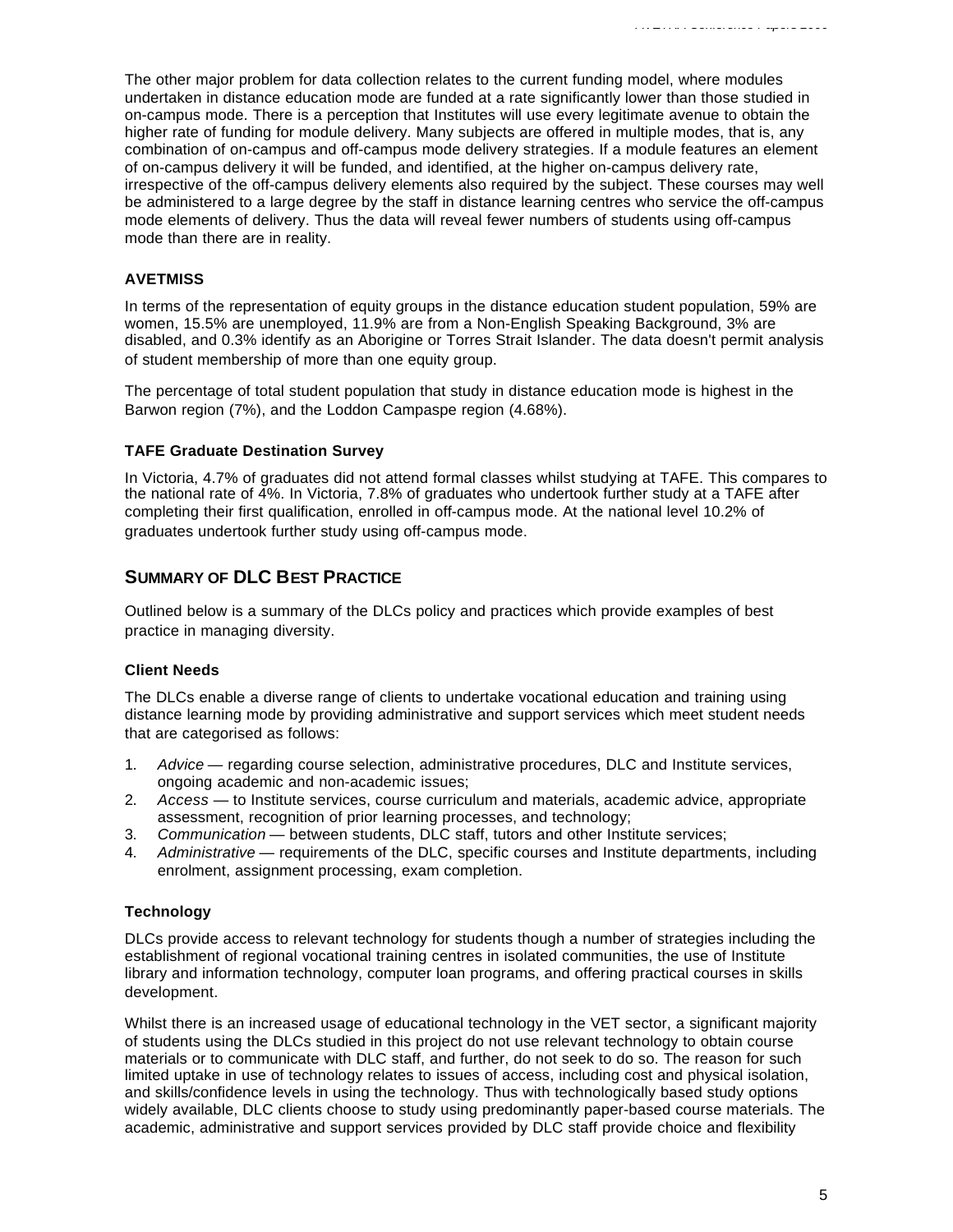which enables students to undertake vocational education and training appropriate to their individual needs.

#### **Feedback**

DLCs gather feedback regarding the centre's provision of services to meet client needs through formal surveys and informal gathering of feedback by telephone conversations and correspondence with students. The challenge for DLC staff is to distribute formal surveys in such a way as to obtain the highest possible response rate from students. They have developed innovative practices such as including surveys with compulsory module materials and exercises, and by frequent communication with students to determine their levels of satisfaction.

The DLC staff use information regarding services provided by students to continuously improve service delivery and address individual client needs.

#### **Pathways**

DLC staff provide individualised advice and counselling to clients regarding the recognition of prior learning, course selection, subject enrolment, course progress, transfer between courses, further education, training and employment opportunities, and referral to appropriate Institute resources, for example, careers counselling or learning support units.

#### **Management and Promotion of DLCs**

The value of the services provided by DLCs is promoted by staff in a number of ways including, maintaining a positive environment in the DLC, promoting DLC practices and policies through established organisational reporting mechanisms within the Institute, and with other entities and networks in the VET sector, and regularly interacting with DLC staff from other Institutes.

### **SUMMARY OF THE PROJECT FINDINGS**

The practices and policies of the DLCs evaluated in this project are examples of best practice in addressing the needs of individual students with diverse backgrounds and in promoting cultural change and encouraging the management of issues of, and opportunities for diversity. These best practices are summarised as follows:

- 1. Policies, implementation plans and actual provision of student service delivery to diverse students
- 2. Processes for identifying client groups for whom these services are provided
- 3. Clearly defined contacts for service and course provision for students
- 4. Staff and resources allocated to coordinate an integrated distance learning and support service delivery
- 5. Easy access for distance learning students to receive up to date course and career information
- 6. Provision of comprehensive induction into courses and information which familiarises distance education students with all aspects and services available from the Institute/campus
- 7. Established procedures for access to essential equipment
- 8. Undertakes responsibility for communication between TAFE provider and student and between students, for example, by newsletters and student network support
- 9. Students are given opportunities to evaluate programs and student service delivery through formal and informal feedback mechanisms
- 10. Client feedback information is used to continually improve DLC policy and practices in student service delivery.

The project findings reinforce that students who enrol in vocational education and training courses by distance learning mode have a variety of vocational and non-vocational reasons for study. Whilst contributing significantly to the individual's chances of obtaining employment after course completion, the study experience also significantly contributes to increased self esteem and empowers students to take control of many aspects of their lives and encourages life-long learning.

The project revealed that quite often, students' needs are not adequately identified on enrolment forms for a number of reasons. By taking the time to consult with the student on an individual basis, DLC staff gather information regarding individual study needs, abilities and expectations. Knowledge